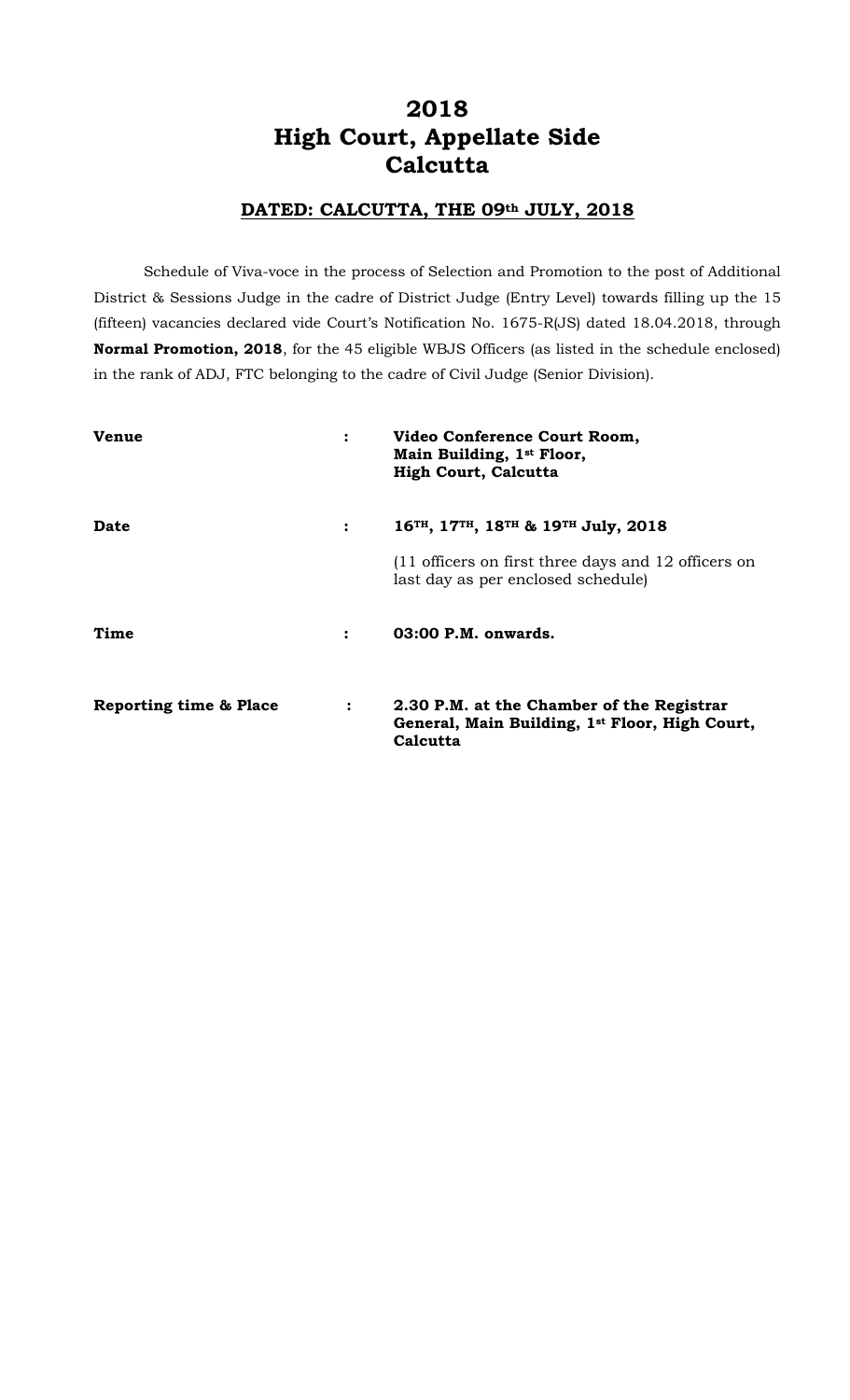# **SCHEDULE OF VIVA-VOCE FOR NORMAL PROMOTION 2018**

| S1.<br>No. | <b>NAME OF THE OFFICER</b>   | PRESENT PLACE OF POSTING                   |
|------------|------------------------------|--------------------------------------------|
| 1.         | Shri Gour Sundar Banerjee    | ADJ, FTC-3, Krishnanagar, Nadia            |
| 2.         | Shri Somnath Mukherjee       | ADJ, FTC-1, Kandi, Murshidabad             |
| 3.         | Shri Prodip Barman           | ADJ, FTC-2, Basirhat, North 24-Parganas    |
| 4.         | Smt. Sulagna Dastidar        | ADJ, FTC-2, Paschim Medinipur              |
| 5.         | Shri Nilanjan Dey            | ADJ, FTC-2, Lalbagh, Murshidabad           |
| 6.         | Smt. Rajashree Basu Adhikary | ADJ, FTC-7, Alipore, South 24-Parganas     |
| 7.         | Shri Abhijit De              | ADJ, FTC-2, Barrackpore, North 24-Pgs.     |
| 8.         | Smt. Asima Pal               | ADJ, FTC-1, Alipore, South 24-Parganas     |
| 9.         | Shri Tapas Chandra Das       | ADJ, FTC-1, Barrackpore, North 24-Parganas |
| 10.        | Mr. Jahangir Kabir           | ADJ, FTC-1, Basirhat, North 24-Parganas    |
| 11.        | Shri Suresh Biswakarma       | ADJ, FTC, Bankura                          |

### **ON 16.07.2018**

#### **ON 17.07.2018**

| 12. | Shri Bibhuti Narayan Singh      | ADJ, FTC-3, Berhampore, Murshidabad        |
|-----|---------------------------------|--------------------------------------------|
| 13. | Shri Aloke Kumar Choudhury      | ADJ, FTC, Durgapur, Burdwan                |
| 14. | Sri Anil Kumar Prasad           | ADJ, FTC, Haldia, Purba Medinipur          |
| 15. | Smt. Dipali Shrivastava (Sinha) | ADJ, FTC-1, Paschim Medinipur              |
| 16. | Sri Pijush Kanti Roy            | ADJ, FTC, Cooch Behar                      |
| 17. | Shri Haradhan Mukhopadhyay      | ADJ, FTC-2, Contai, Purba Medinipur        |
| 18. | Shri Sudipta Bhattacharjee      | ADJ, FTC, Baruipur, South 24-Parganas      |
| 19. | Shri Rana Dam                   | ADJ, FTC-3, Alipore, South 24-Parganas     |
| 20. | Shri Bishnu Baran Mondal        | ADJ, FTC-1, Purulia                        |
| 21. | Shri Binoy Kumar Pathak         | ADJ, FTC-1, Bongaon, North 24-Parganas     |
| 22. | Shri Madan Mohan Mishra         | ADJ, FTC-3, Barrackpore, North 24-Parganas |

### **ON 18.07.2018**

| 23. | Shri Ambarish Ghosh       | ADJ, FTC-1, Diamond Harbour, South 24-Pgs.  |
|-----|---------------------------|---------------------------------------------|
| 24. | Shri Debabrata Kundu      | ADJ, FTC, Ranaghat, Nadia                   |
| 25. | Shri Anjan Kumar Sengupta | ADJ, FTC-2, Burdwan                         |
| 26. | Smt. Madhumita Roy-III    | ADJ, FTC-2, Kandi, Murshidabad              |
| 27. | Shri Ananda Kumar Tiwari  | ADJ, FTC-3, Paschim Medinipur               |
| 28. | Shri Srikumar Goswami     | ADJ, FTC-3, Howrah                          |
| 29. | Kazi Abul Hasem           | ADJ, FTC-1, Jangipur, Murshidabad           |
| 30. | Shri Anjan Kumar Sarkar   | ADJ, FTC-1, Berhampore, Murshidabad         |
| 31. | Shri Hiranmoy Sanyal      | ADJ, FTC-3, Malda                           |
| 32. | Shri Asis Kumar Mukherjee | ADJ, FTC-4, Diamond Harbour, S. 24-Parganas |
| 33. | Shri Somnath Bhattacharya | ADJ, FTC, Kalyani, Nadia                    |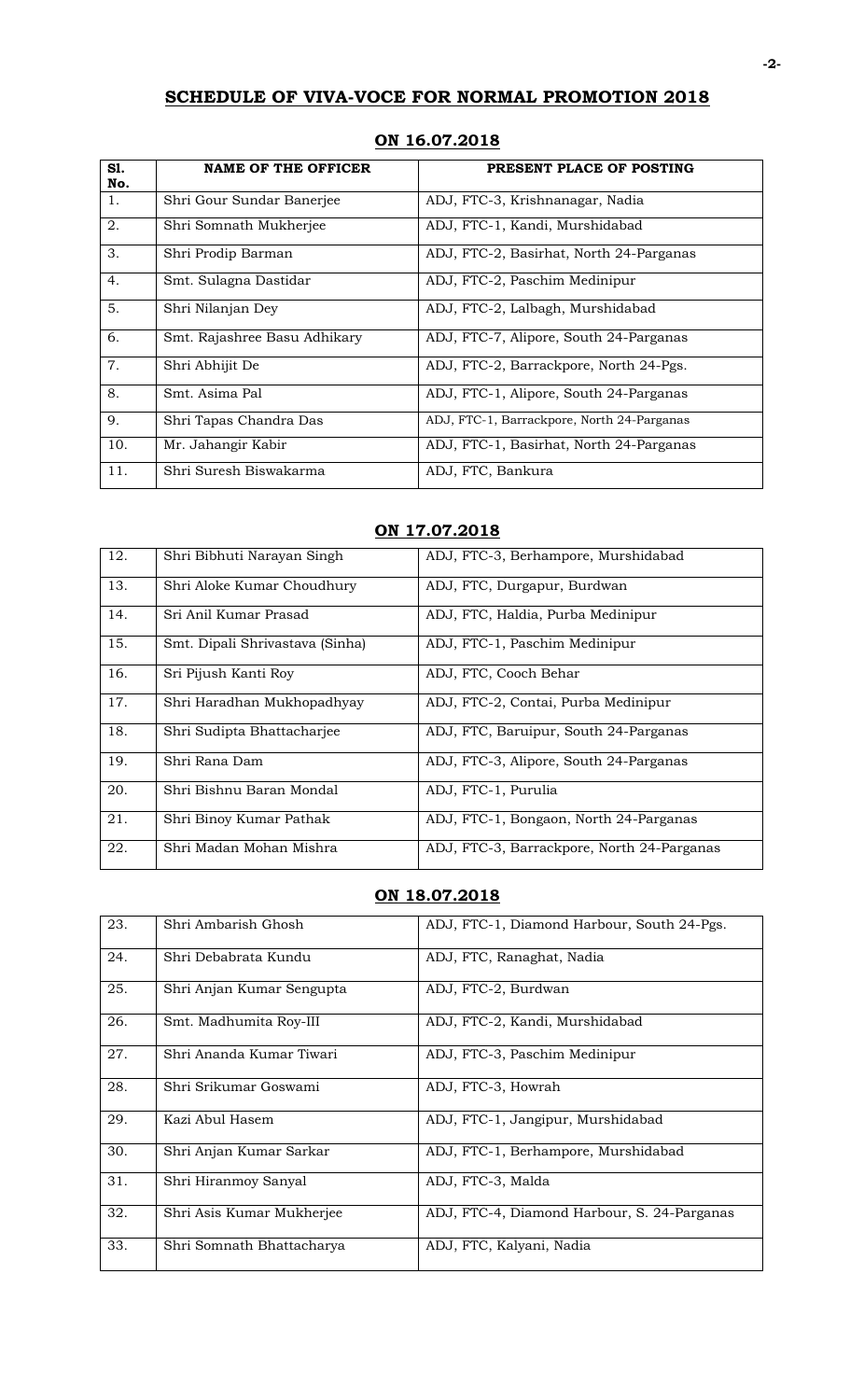| 34. | Shri Pijush Ghosh                | ADJ, FTC-2, Purulia                    |
|-----|----------------------------------|----------------------------------------|
| 35. | Shri Binay Kumar Prasad          | ADJ, FTC-2, Raiganj, Uttar Dinajpur    |
| 36. | Shri Baishnab Sarkar             | ADJ, FTC-4, Barasat, North 24-Parganas |
| 37. | Shri Umesh Singh                 | ADJ, FTC-1, Krishnanagar, Nadia        |
| 38. | Shri Tapas Kumar Roy             | ADJ, FTC, Siliguri, Darjeeling         |
| 39. | Shri Himadri Shankar Ghosh Hazra | ADJ, FTC-1, Jalpaiguri                 |
| 40. | Molla Asgar Ali                  | ADJ, FTC, Dubrajpur, Birbhum           |
| 41. | Shri Bibekananda Sur             | ADJ, FTC, Kalna, Burdwan               |
| 42. | Smt. Manjushree Mondal           | ADJ, FTC-1, Bichar Bhavan, Calcutta    |
| 43. | Shri Viswaroop Sett              | ADJ, FTC-1, Asansol, Burdwan           |
| 44. | Shri Santanu Dutta               | ADJ, FTC-1, Sealdah, South 24-Parganas |
| 45. | Shri Saugata Chakraborty         | ADJ, FTC-2, Berhampore, Murshidabad    |

### **ON 19.07.2018**

The above-named officers from the adjoining districts viz. **Kolkata, Howrah, North & South 24-Parganas, Purba & Paschim Medinipur, Nadia and Burdwan** are granted to leave their respective stations **after court hours on the previous day before their respective scheduled dates of Viva-voce** while those from the far off districts viz. **Darjeeling, Jalpaiguri, Cooch Behar, Uttar Dinajpur, Malda, Birbhum, Murshidabad, Purulia and Bankura** are allowed to leave their respective stations **after court hours the day before the previous day of the scheduled date of viva-vice** pre-ensuring no inconvenience in the judgeship and all to remain away therefrom till joining back soon after the interview is over and their such absence will be treated as **"Leave on Duty".**

#### **By Order,**

**Sd/- The 09th July, 2018. Registrar General-cum-Secretary Selection Board, High Court, Calcutta.**